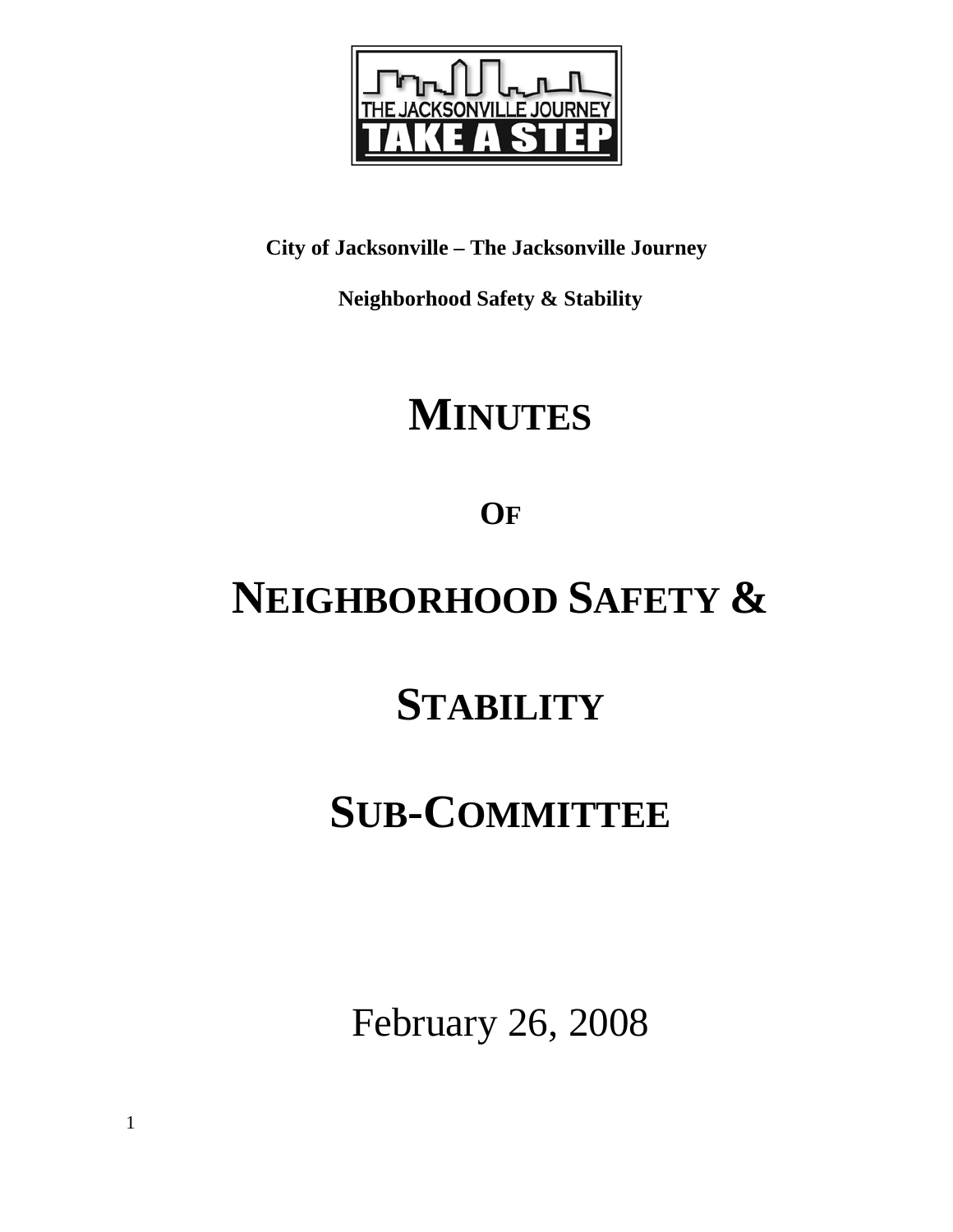## **The Jacksonville Journey – Neighborhood Safety & Stability**

## **Sub-Committee**

### **February 26, 2008**

### **2:30 p.m.**

**PROCEEDINGS before the Jacksonville Journey – Neighborhood Safety & Stability Sub-Committee taken on Tuesday, February 26, 2008, Edward Ball Building, 8th Floor – 214 N. Hogan Street, Jacksonville, Duval County, Florida commencing at approximately 2:30 p.m.** 

**Neighborhood Safety & Stability Committee** 

**Tony Boselli, Chair Oliver Barakat, Member John Clark, Member Charlie Commander, Member Ronnie Ferguson, Member Joni Foster, Member Mark Griffin, Member Charles Griggs, Member Tripp Gulliford, Member Alberta Hipps, Member Suzanne Jenkins, Member Curtis Johnson, Member Diane Kerr, Member Lisa Moore, Member Devin Reed, Member Jim Robinson, Member Toney Sleiman, Member Eric Smith, Member Eddie Staton, Member**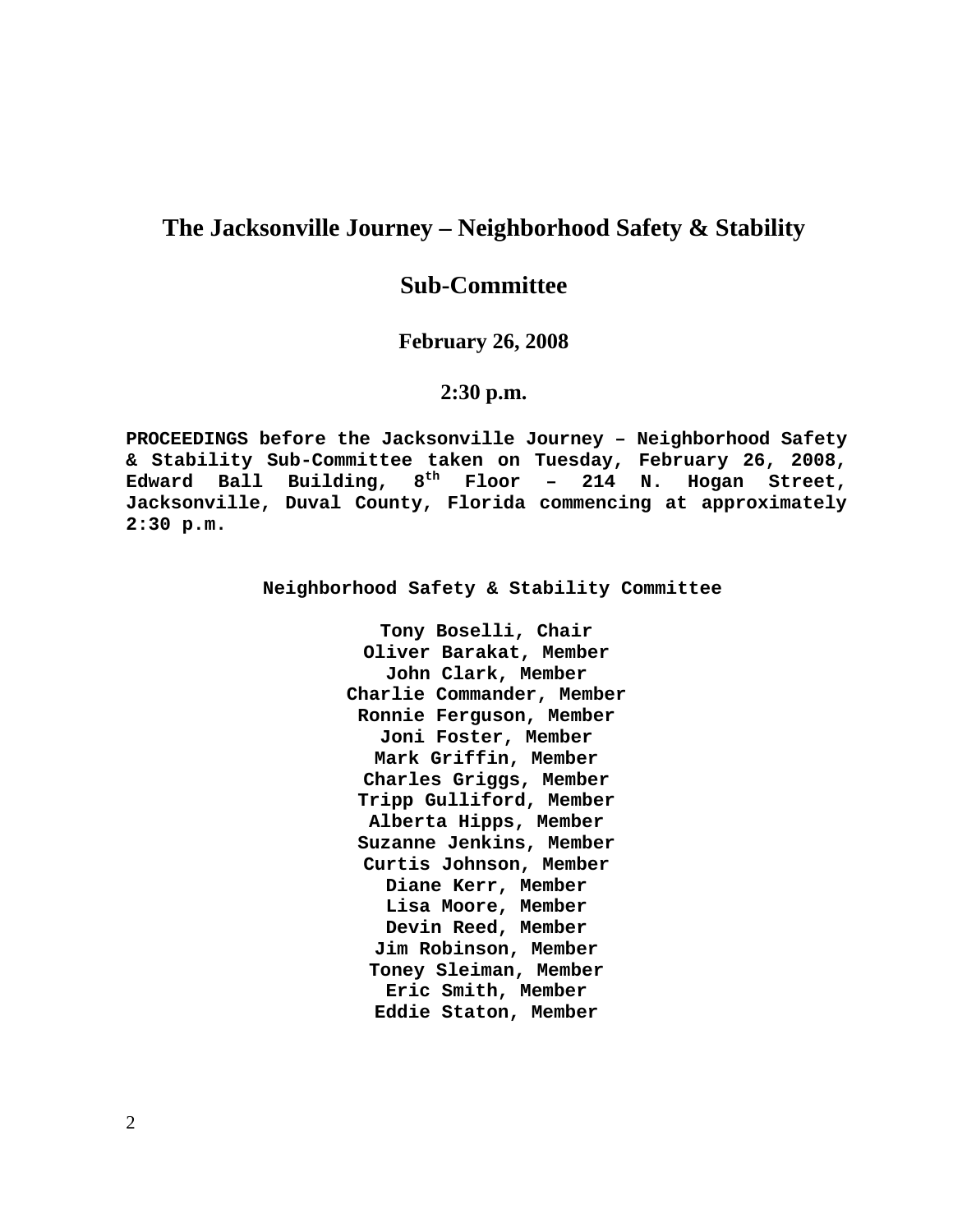### **APPEARANCES**

#### **COMMITTEE CHAIRS & MEMBERS:**

TONY BOSELLI, Chair CHARLIE COMMANDER, Member RONNIE FERGUSON, Member ALBERTA HIPPS, Member SUZANNE JENKINS, Member DEVIN REED, Member ERIC SMITH, Member

#### **ABSENT MEMBERS:**

OLIVER BARAKAT, Member JOHN CLARK, Member JONI FOSTER, Member MARK GRIFFIN, Member CHARLES GRIGGS, Member TRIPP GULLIFORD, Member CURTIS JOHNSON, Member DIANE KERR, Member LISA MOORE, Member JIM ROBINSON, Member TONEY SLEIMAN, Member EDDIE STATON, Member

#### **STAFF:**

KERRI STEWART CHAD POPPELL JENNIFER SAVAGE

#### **OTHERS PRESENT:**

Matt Galnor Frank Brenden Earl Kitchings Marilyn Fenton Harmer Mary Kay O'Rourke Jenna Emmons Shannon Nazworth James Richardson Jennifer Holbrook Mack Bissette Rosemary Wesolowski Mary Beth Ridderman Benita Dawson Davis Williams Lucille McCoy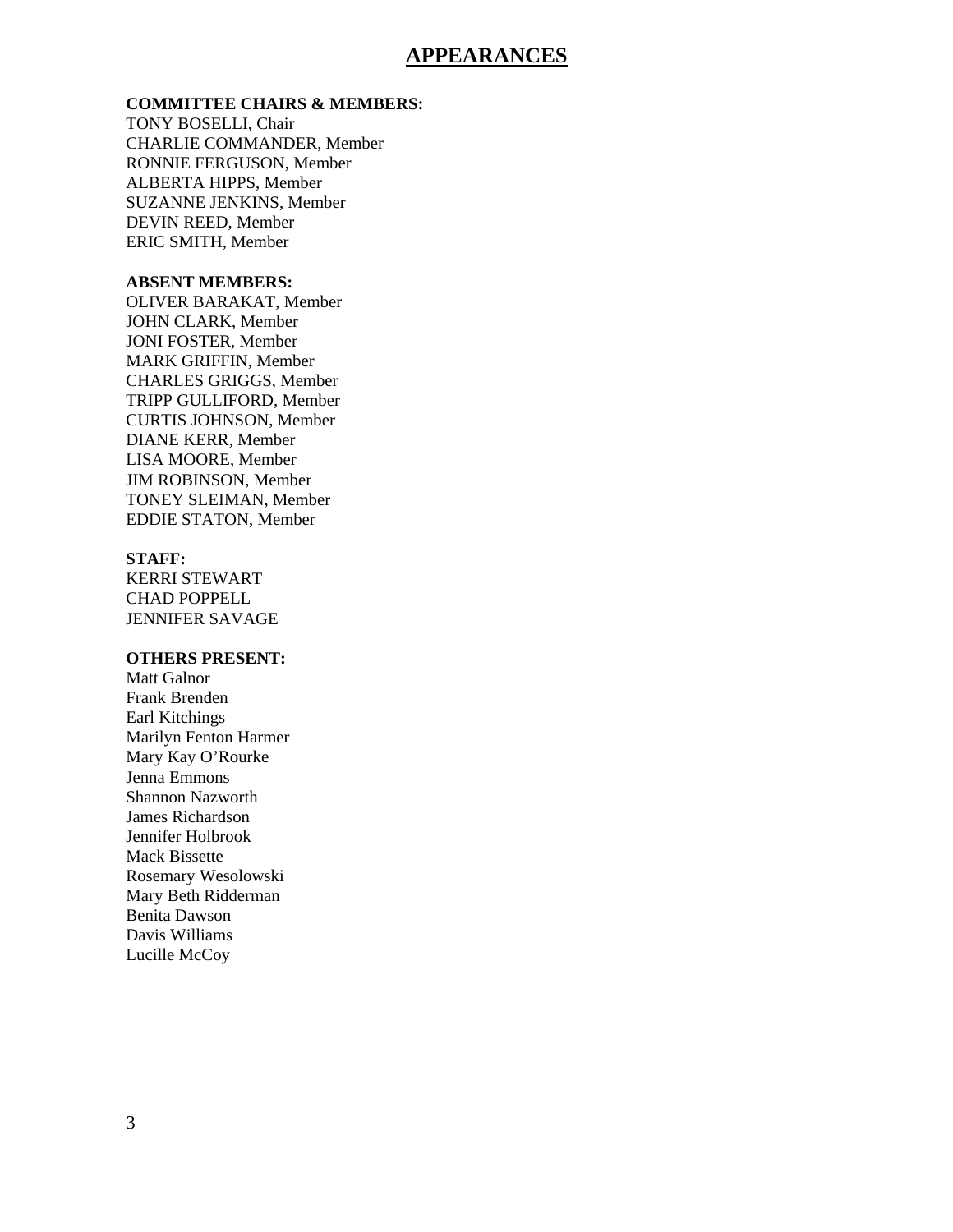#### **PROCEEDINGS**

February 26, 2008

Neighborhood Safety & Stability Chair/Committee 2:30 p.m. **Call to Order and Comments.** Chair Boselli called the meeting to order at approximately 3 p.m.

**Purpose of Meeting.** Discuss the Mayor's crime initiative – The Jacksonville Journey – Take a Step – Neighborhood Safety & Stability Sub-Committee.

 Chairman Boselli called the meeting to order and welcomed the group. Because the meeting was running late, he immediately introduced Matt White of JSO, who presented his recommendations for non-police neighborhood violence reduction efforts. This presentation focused on the Lincoln Court/Venus Mars and Robinson's Addition neighborhoods and is available on coj.net. Some discussed additions to Mr. White's recommendations were: the importance of acting now, including the use of SpotShotter technology, enacting an impact fee for owners of complexes proportionate to their number of calls for JSO service, and taking traffic patterns throughout complexes and surrounding areas into account – all of which Chairman Boselli said would be taken into account at the Crime Free Multi Family Housing work group meeting. Chairman Boselli said perhaps the workgroup should take a twoprong approach by focusing on enacting Crime Free Multi Family Housing strategies and holding property owners/managers to same expectations we hold private residence owners. Chairman Boselli also said the committee may need to consider focusing its

4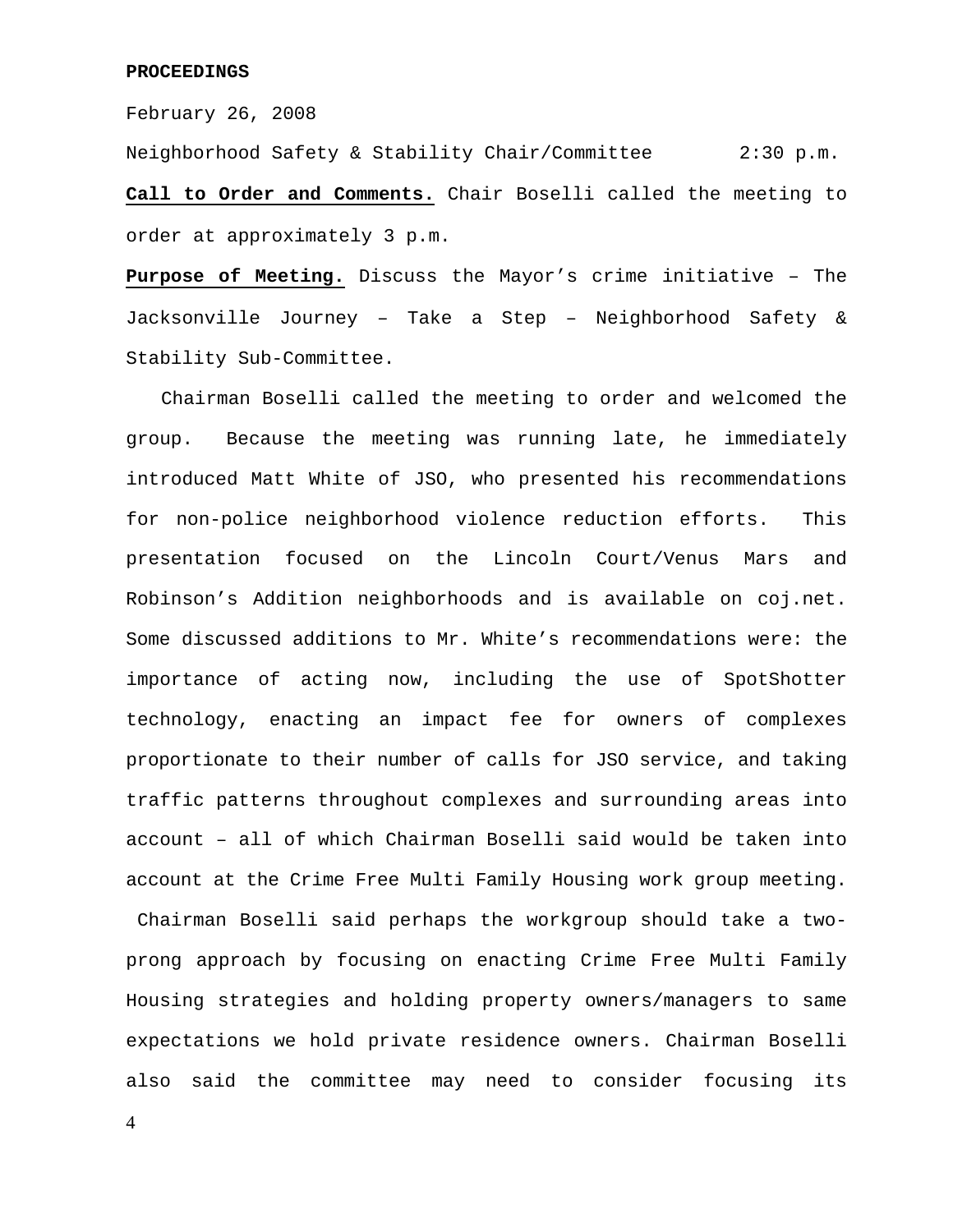5 community center efforts in the Westbrook and Edith B. Ford parks/community centers in the Robinson's Addition area. Mr. White concluded his presentation and Chairman Boselli motioned to approve the minutes from the February 19 committee meeting, which was seconded and they were approved unanimously. Then the chairman opened up the meeting to public comment. Frank Brenden spoke on importance of trash collection. He said many people cannot afford to buy cans or bags, and the city refuses to pick up trash if it is not in a bag or can. He also stressed the importance of offering trades such as wood shop in school, and asked that the city consider a program to supply light bulbs to low-income seniors. Next, Earl Kitchings spoke against the \$1 million grant JSO is receiving to participate in a law enforcement study. He also voiced concerns over proximity of crime to Paxon, Stanton, Darnell Cookman, Shands, the Ritz Theatre, etc. Next, Mary Kay O'Rourke, CEO of HabiJax, gave an overview of her organization and stated its commitment to helping improve highrisk neighborhoods. Lastly, Mack Bissette spoke. He pointed out that many of the city's high-crime complexes, including Eureka Gardens and Lincoln Court, are owned by the same company. He also said that trash is a big problem and suggested the city pick up trash every day for 1 ½ to 2 years in high-risk neighborhoods. After public comment, committee member Suzanne Jenkins asked about the status of the letter to JEA regarding re-directing marketing dollars to youth programs. Kerri Stewart and Chairman Boselli are discussing their response to JEA Board Chair Jay Fant's letter and will keep the board apprised of the situation.